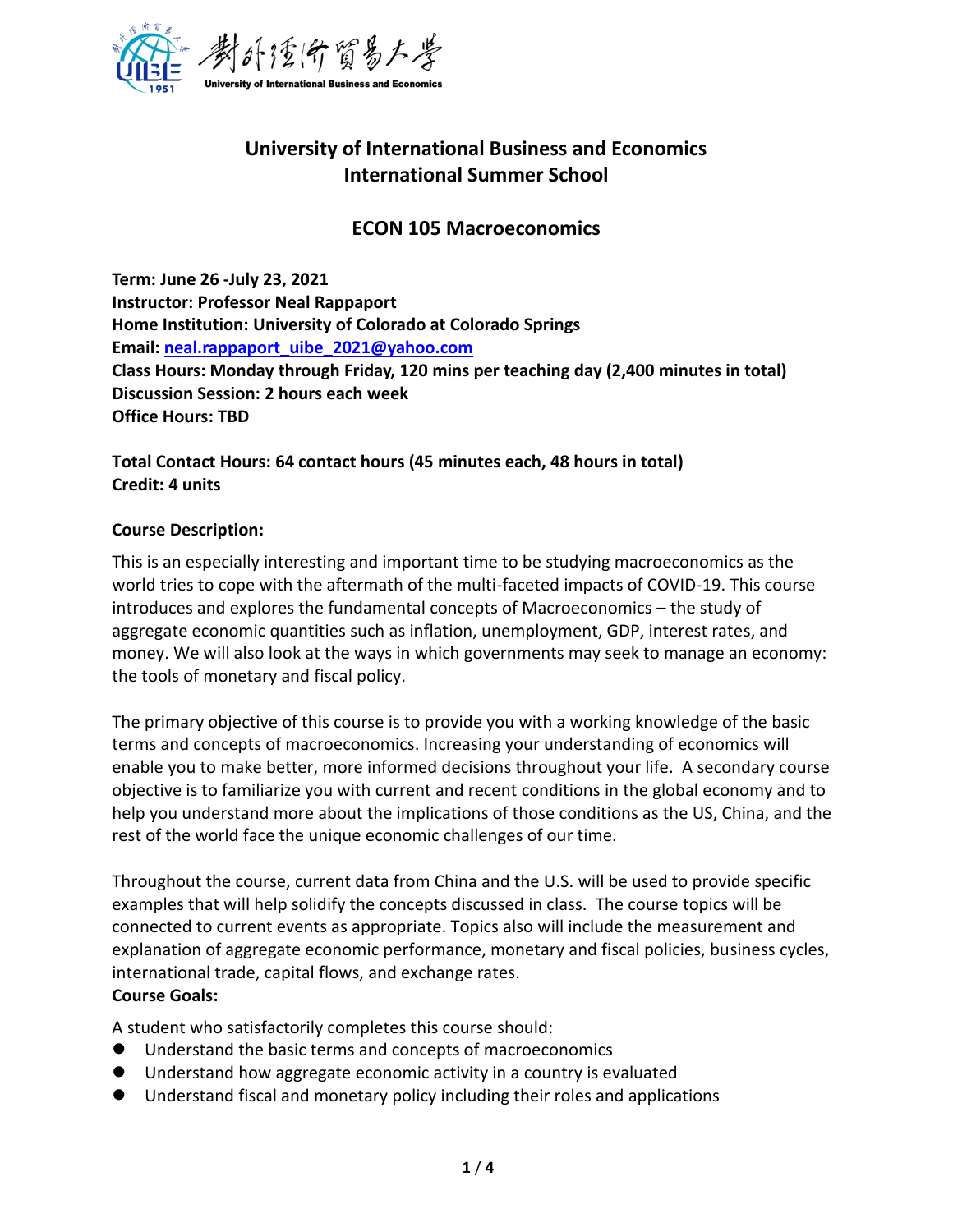

- Be able to understand and critique articles in the press on macroeconomic issues.
- Have a basic familiarity with current and recent macroeconomics conditions in the Chinese, U.S., and global economies.

## **Required Textbook:**

Macroeconomics, by McConnell, Brue, and Flynn, 22th edition, published by McGraw-Hill Irwin, 2021 (ISBN13: 9781264112456). There is also a 21st edition published in 2018.

# **Grading Policy:**

Grades for this course will be based on the following:

#### **30% Midterm exam Day 14, 13 July**

• Multiple Choice

## **30% Final exam Day 23, 23 July**

• Multiple Choice

## **10% Homework Assignments (2)**

- HW 1 (5%) due on Day 13, 12 July (day before midterm exam)
- HW 2 (5%) due on Day 20, 20 July (day before Policy Paper and two days before Final Exam)
- **30% Policy Analysis Paper due on Day 21, 21 July**
	- In the middle of week 1, I will post 5 or so permissible topics to analyze. By the start of week 2, you must select your topic.
	- Paper is 3 pages, double-spaced with 11 Calibri (Body) font.
		- o One half page: A brief explanation of the problem, challenge, or issue and why you chose that topic.
		- o 2 pages: Recommend policies to address the problem, challenge, or issue you chose.
		- o One half page: Conclusion
		- o ADDITIONALLY:
			- You must have at least one graph in an appendix. The graph or graphs must be drawn in a program like Excel or PowerPoint.
		- o GRADING CRITERIA FOR PAPER:
			- Ignoring the above instructions: Grade will be no higher than a "C."
			- Sloppy writing with multiple typos: Grade will be no higher than a "C." (In other words, proofread before submitting.)
			- Submit via BLACKBOARD. No other submissions will be accepted.

## **Without extenuating circumstances, NO LATE ASSIGNMENTS will be accepted.**

I do understand things happen but you need to let me or the TA know as quickly as possible about events that make it impossible for you to participate in the class or meet the deadlines and requirements of the course.

## **Grading Scale:**

Assignments and examinations will be graded according to the following grade scale: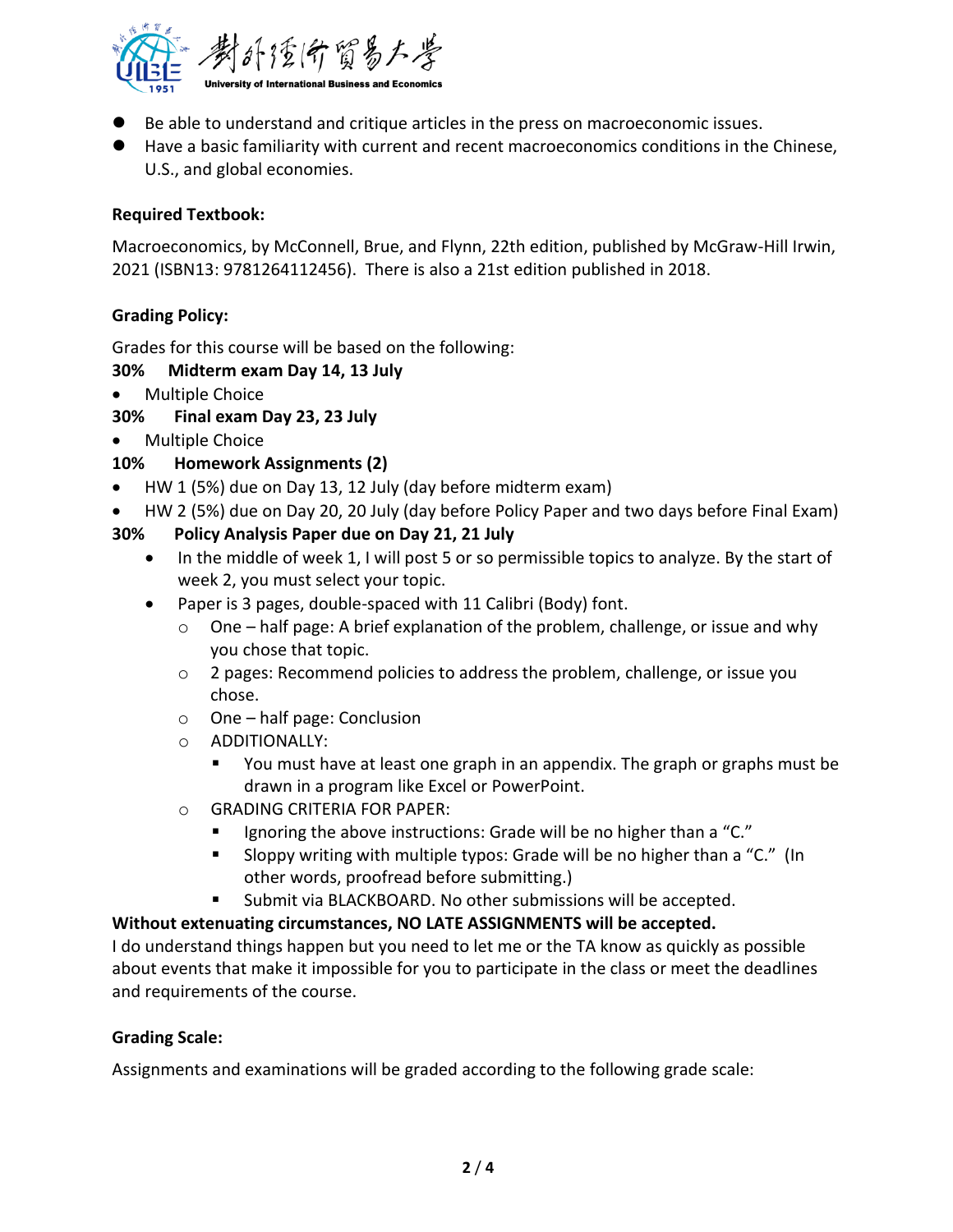

|    | 90-100 | 72-74    |
|----|--------|----------|
|    | 85-89  | 68-71    |
| B+ | 82-84  | 64-67    |
| В  | 78-81  | 60-63    |
| в- | 75-77  | below 60 |

#### **Class Expectations:**

Students are expected to:

- $\Diamond$  Attend all classes and be responsible for all material covered in class and otherwise assigned. Any unexcused absence may impact a student's grade.
- $\Diamond$  Adhere to standards of academic integrity appropriate for UIBE and your home university.
- $\Diamond$  Not text, phone, play games nor engage in computer activities unrelated to class during class time.
- $\diamond$  Complete the day's required reading before class and turn in assignments on time.
- $\Diamond$  Review the previous day's notes before class; make notes about questions you have about the previous class or the day's reading.
- $\Diamond$  Participate in class discussions.

## **Attendance Policy:**

Summer school is very intense and to be successful, students need to attend every class. Attendance will be recorded. Occasionally, due to illness or other unavoidable circumstance, a student may need to miss a class. Any unexcused absence may impact on the student's grade. Moreover, UIBE policy is that a student who has missed more than one-third of a course will fail the course.

## **Course Schedule:**

| Dates                                    | Topic                            | Readings (in the<br>required text) |
|------------------------------------------|----------------------------------|------------------------------------|
| Days 1-3                                 |                                  |                                    |
| [Monday, 28 June;                        | <b>Introduction to Economics</b> | Chapters 1-3                       |
| Tuesday, 29 June;<br>Wednesday, 30 June] |                                  |                                    |
| Day 4                                    | <b>Measuring Economic Output</b> | Chapter 6, 7                       |
| [Thursday, 1 July]                       |                                  |                                    |
| Day 5                                    | Economic Growth                  | Chapter 8                          |
| [Friday, 2 July]                         |                                  |                                    |
| Day 6                                    | Discussion hours                 |                                    |
| [Sat, 3 July]                            |                                  |                                    |
| Day 7                                    | Unemployment                     | Chapter 9                          |
| [Mon, 5 July]                            |                                  |                                    |
| Day 8                                    | <b>Changing Prices</b>           | Chapter 9                          |
| [Tue, 6 July]                            |                                  |                                    |